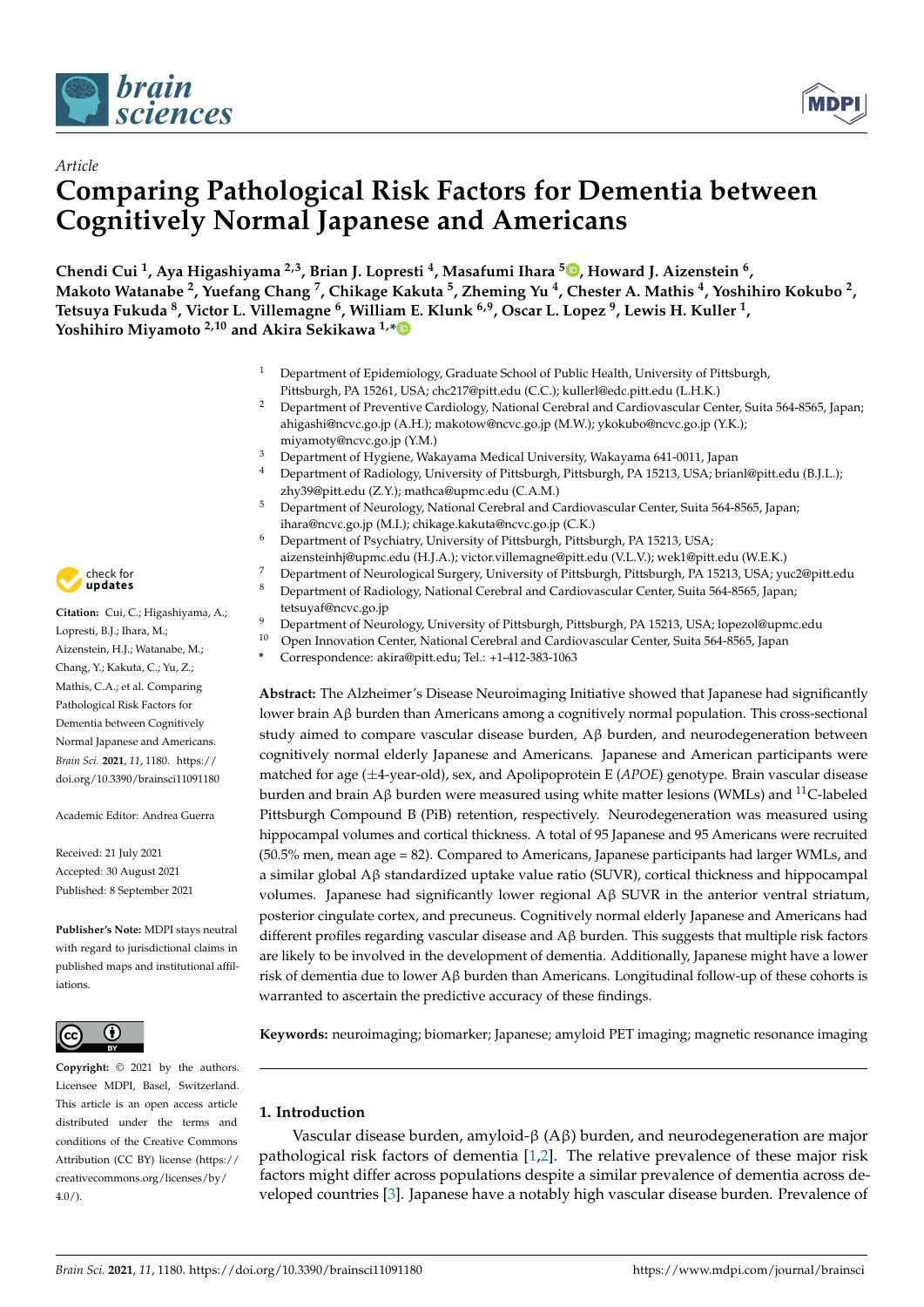hypertension is higher in Japan than in other developed countries [\[4,](#page-8-3)[5\]](#page-8-4). Japanese have had higher stroke mortality and higher prevalence of silent brain infarcts than Americans [\[6,](#page-8-5)[7\]](#page-8-6). In addition, the Alzheimer's Disease Neuroimaging Initiative (ADNI) reported a lower

The primary aim of this study was to compare brain vascular disease burden,  $A\beta$ burden, and neurodegeneration between Japanese and American elderly with normal cognition. Therefore, we measured white matter lesions (WMLs), Aβ deposition, cortical thickness, and hippocampal volume among Japanese and American elderly who were cognitively normal and matched on age, sex, and apolipoprotein E (*APOE*) genotype. Our secondary aim was to compare the regional  $A\beta$  burden between Japanese and American elderly, as we previously reported that the regional  $A\beta$  burden is a more sensitive marker than the global Aβ burden, especially in the early stages of Aβ deposition [\[9\]](#page-8-8). We aimed to corroborate previous findings that Japanese had a higher vascular disease burden and lower global and regional Aβ burdens than Americans.

brain Aβ burden among Japanese than among Americans [\[8\]](#page-8-7).

#### **2. Materials and Methods**

#### *2.1. Study Population*

Between 2016 and 2019, a total of 95 participants who were cognitively normal and aged 75–89 were recruited from the Suita Study, a large population-based prospective cohort study in Japan [\[10\]](#page-8-9) (Figure [1\)](#page-2-0). This age group was selected because individuals with normal cognition in this age group are likely to have high vascular disease burden and  $A\beta$  burden, but have not yet developed the dementia phenotype [\[7,](#page-8-6)[11\]](#page-8-10). A total of 210 participants aged 75–89 without any history of stroke, psychiatric or neurological disorders, any cancer or depression treatment in the past 6 months, or other conditions such as substance abuse, liver or renal disease, were invited to the study. Through a series of neuropsychological tests, 108 participants were identified as having normal cognition and invited to participate in the imaging study. A total of 95 participants were included in the final analysis, after excluding 13 participants (suboptimal imaging (*n* = 4), intracranial mass ( $n = 3$ ), and lost to follow-up ( $n = 6$ )). For each Japanese participant, a matched American participant with normal cognition was identified from a cohort at the University of Pittsburgh PET research center. Japanese and American participants were matched for age (±4-year-old), sex, and *APOE* genotype. One exception was an 80-year-old Japanese participant with *APOE* ε2/ε4 who was matched to an 87-year-old American participant with *APOE*  $\epsilon$ 2/ $\epsilon$ 4 due to the rareness of this genotype. This study was approved by the Institutional Review Boards of the University of Pittsburgh and the National Cerebral and Cardiovascular Center (NCVC) in Japan. Informed consent was obtained from all of the participants in this study.

#### *2.2. Normal Cognition*

The neuropsychological batteries used to identify cognitively normal individuals in the American cohort have been previously reported [\[12\]](#page-8-11). The neuropsychological batteries used in the Japanese cohort were comparable to those used in the American cohort (Figure [1\)](#page-2-0). The Montreal Cognitive Assessment (MoCA) was initially used for screening. Participants with a score <21 were excluded from further examinations. In the second step, a detail neuropsychological battery was administered to characterize normal cognition. The neuropsychological battery consisted of the Wechsler Adult Intelligence Scale-III (WAIS-III) digit span, WAIS-III block design, WAIS-III digit symbol, trail making tests A and B, word fluency category (animals and vegetables), word fluency letter (start with "ka"), Alzheimer's Disease Assessment Scale-Cognitive subscale (ADAS-Cog) word list (immediate and delayed), Rey complex figure test (immediate, recall, copy), Raven's colored progressive matrices, Boston naming test, and Stroop test. The result of each test in the battery was classified as normal or abnormal (1.5 standard deviation (SD) below the mean value among individuals with comparable age and education), based on normative data [\[12–](#page-8-11)[14\]](#page-9-0). Normal cognition was defined as abnormal results in  $\leq 1$  cognitive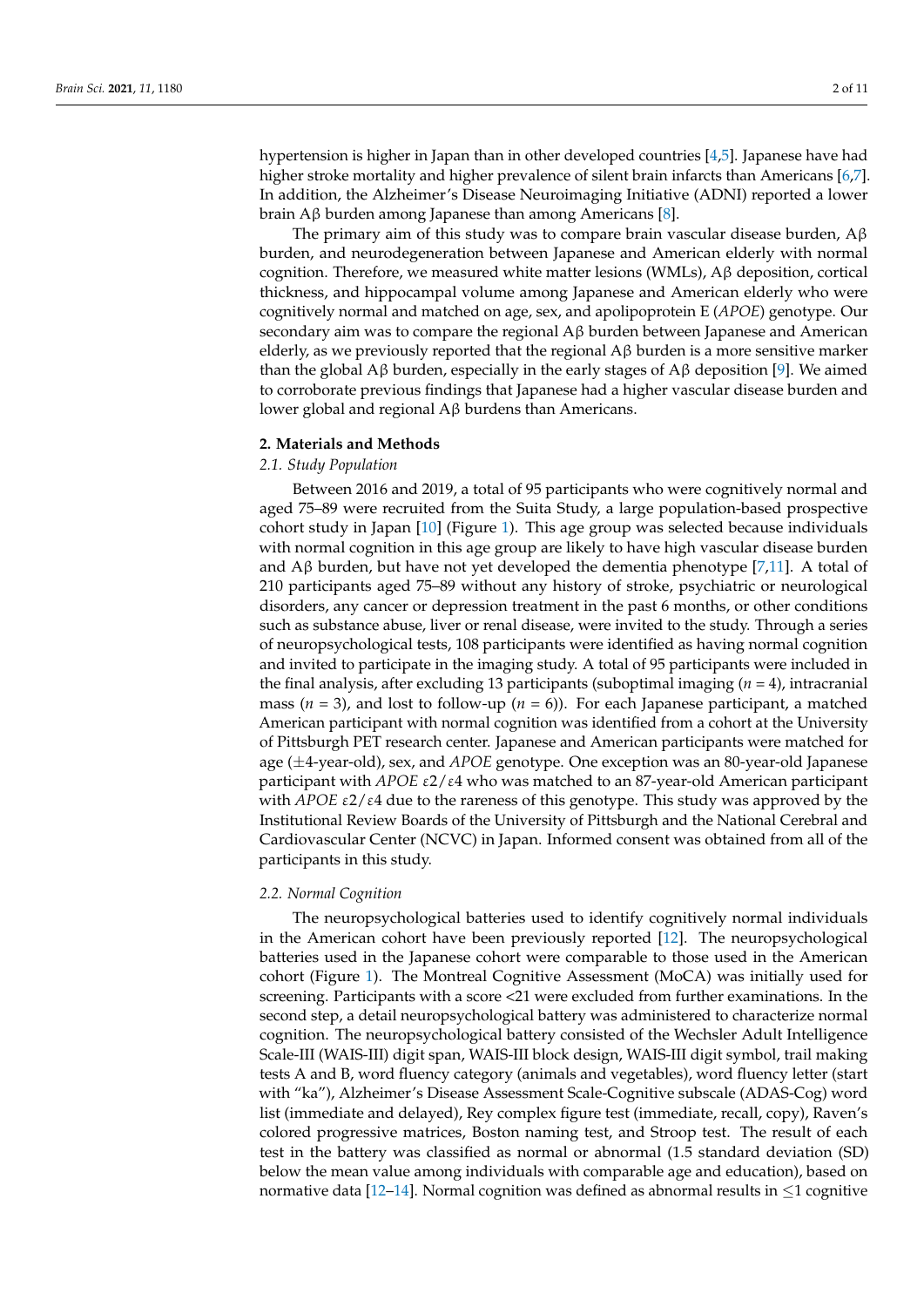domain. The Mini-Mental State Examination (MMSE) score for the Japanese participants was calculated from the MoCA score, according to Roalf et al. [\[15\]](#page-9-1).

<span id="page-2-0"></span>

**Figure 1.** Inclusion and exclusion criteria of Japanese participants. **Figure 1.** Inclusion and exclusion criteria of Japanese participants.

## *2.2. Normal Cognition 2.3. Other Variables*

Education level was ascertained using questionnaires. Height and body weight were measured in the fasting state. Body mass index (BMI) was calculated as weight (kg) divided by the square of the height (m<sup>2</sup>). Polymorphisms of the *APOE* gene were determined by the GTS-7000 system (Shimadzu, Kyoto, Japan) at the NCVC [\[16\]](#page-9-2). This system detects single-nucleotide polymorphisms on direct polymerase chain reaction amplification with no requirement for DNA extraction. *APOE* ε4 carriers were defined as those with *ε*2/*ε*4, ε3/ε4, or ε4/ε4 genotypes, and non-carriers were defined as those with ε2/ε2, ε2/ε3, or  $\mathcal{L}(\mathcal{S})$  are genoty pes. *ε*3/*ε*3 genotypes.

# 2.4. Magnetic Resonance Imaging (MRI)

 $\mathbb{R}$  , Alzheimer's Disease Assessment Scales-Cognitive subscriber subscriber subscriber subscriber  $\mathbb{R}$ Participants were scanned on a 3-Tesla Siemens MAGNETOM Trio scanner. A structural T1-weighted magnetization-prepared rapid gradient echo (MPRAGE,  $TR/TE = 2300/2.98$  ms,  $TR = 2300/2.98$  ms, TI = 900 ms, 1 mm  $\times$  1 mm  $\times$  1.2 mm sagittal acquisition) sequence was used for PET-MR image registration, brain segmentation and parcellation for PET image sampling. For<br>increasing reliable and the brain threating are not do T2 match of 0 side of the part discoveries.  $\alpha$  assessing white matter hypermiteristics, we used a 12 weighted hard attendated inversion recovery (FLAIR-T2) sequence (TR/TE = 9002/56 ms Ef, TI = 2200 ms, NEX = 1) with an interleaved acquisition (48 slices, 3 mm, no gap). To obtain a good signal-to-noise ratio, an interleaved acquisition (48 slices, 3 mm, no gap). To obtain a good signal-to-noise ratio, an mericaved acquisition (16 shees, 3 mm, 16 gap). To seturn a good signal to noise ratio, and average of 4 acquisitions was used. A fuzzy-connectedness algorithm was used to segment are *WWE Hold cast marviouds 3.1 EVIIX 12 mages* [17]. The volume of *WWE IS* presented as the proportion of the total brain volume. All of the acquired images were analyzed at assessing white matter hyperintensities, we used a T2-weighted fluid-attenuated inversion the WML from each individual's FLAIR-T2 images [\[17\]](#page-9-3). The volume of WML is presented the University of Pittsburgh.

After excluding those who had missing data, a total of 95 Japanese and 70 American participants were included in the comparison of WMLs. Abnormal WMLs were defined as >75th percentile of volume normalized to the total brain volume [1]. A total of 95 Japanese and 24 American participants were included in the comparison of hippocampal volumes. Hippocampal atrophy was defined as either the right or left hippocampus <25th percentile [\[1\]](#page-8-0). A total of 95 Japanese participants and 76 American participants who had 3T scans were included in the comparison of cortical thickness. The cortical thickness was determined by a FreeSurfer-based analysis shown to be highly reproducible [\[18\]](#page-9-4). The mean cortical thickness outcome measure was a composite of four individual cortical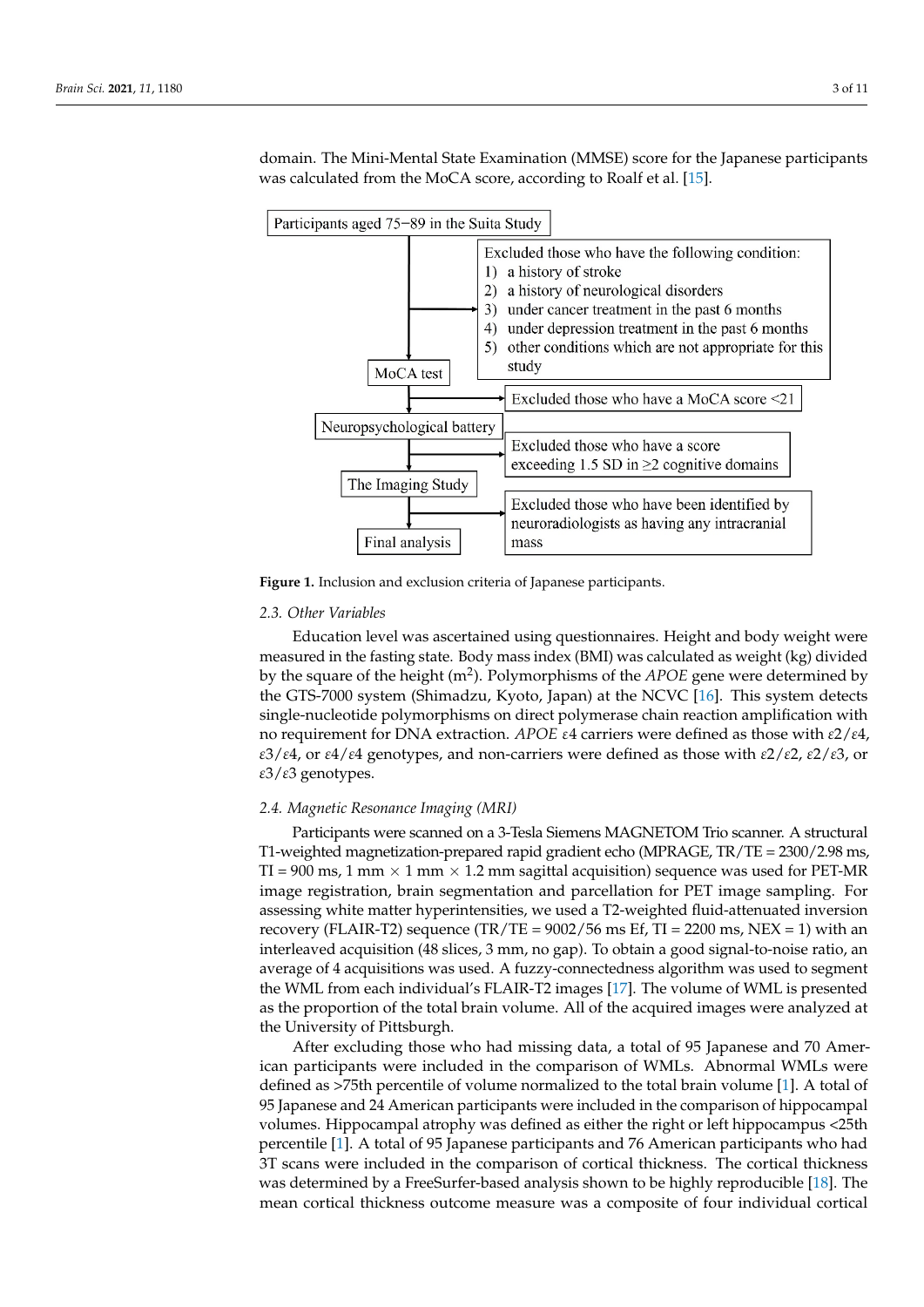thickness ROIs previously shown to be highly related to Alzheimer's disease pathology: entorhinal cortex, inferior temporal cortex, middle temporal cortex, and fusiform gyrus [\[19\]](#page-9-5). Abnormal cortical thickness was defined as <2.74 mm [\[19\]](#page-9-5).

#### *2.5. Positron-Emission Tomography Imaging*

PET imaging was performed as previously described [\[20\]](#page-9-6). Briefly, participants were intravenously injected with 15mCi of  $[^{11}C]$  Pittsburgh compound-B (PiB) over 20 s. A 20-min PET scan (4  $\times$  5-min frames) was acquired, beginning 50 min after PiB injection [\[21\]](#page-9-7). All PET scans were acquired in 3D-mode using a Siemens Biograph mCT PET/CT scanner (22.1 cm axial field-of-view, reconstructed image resolution  $\sim$  5 mm full-width-at-halfmaximum (FWHM)) and reconstructed using filtered back-projection. Prior to radiotracer administration, a low-dose (<20 mrem) non-diagnostic CT scan (19 mA, 120 kVp, 1.0 mm pitch) was acquired for attenuation correction of PET emission data. All scans were acquired in three-dimensional mode and reconstructed using filtered back projection. Other standard PET data corrections required for quantitation (e.g., scatter, dead-time) were applied during the reconstruction process.

PET images were processed and analyzed using a semi-automated analysis pipeline based on FreeSurfer (v5.3) software as previously described [\[22,](#page-9-8)[23\]](#page-9-9). Specific PiB retention was indexed by the standardized uptake value ratio (SUVR) using cerebellar grey matter as reference [\[24\]](#page-9-10). A global cortical index of total  $\text{A} \beta$  load was determined, based upon a weighted average of nine sub-regions (GBL9) relevant to Aβ pathology (anterior cingulate, posterior cingulate, insula, superior frontal cortex, orbitofrontal cortex, lateral temporal cortex, parietal, precuneus and ventral striatum). Global Aβ positivity was defined as  $GBL9 \geq 1.346$ , determined using a sparse k-means clustering method applied to a sample of 62 cognitively normal controls [\[9\]](#page-8-8). The SUVR outcome measure indexing PiB retention has been shown to be highly reproducible  $(\pm \sim 5\%$  across regions) [\[24\]](#page-9-10). All of the PET images were analyzed at the University of Pittsburgh.

#### *2.6. Statistical Analysis*

Continuous participant characteristics were summarized as either mean  $\pm$  SD or median (interquartile range) for normal and skewed distributions, respectively. Categorical characteristics were summarized as a percentage (n). Basic demographic characteristics were compared between Japanese and American participants. In addition, global PiB standardized uptake value ratio (SUVR), WMLs, cortical thickness, and hippocampal volume were compared. Further, we compared the prevalence of dichotomized biomarkers (i.e., WMLs > 75th percentile, hippocampal atrophy, abnormal cortical thickness, and PiB positivity) between Japanese and Americans. In addition, the regional PiB SUVRs were compared between Japanese and Americans. Lastly, global and regional PiB SUVRs were compared among *APOE* ε4 non-carriers between the Japanese and Americans. *t*-test and Wilcoxon rank sum tests were used for variables with normal distribution, and skewed distribution, respectively, and a Chi-square test was used for categorical variables. All analyses were performed using SAS version 9.4 (Cary, NC, USA), with statistical significance set at *p* < 0.05.

#### **3. Results**

As per the inclusion criteria, Japanese and American participants were comparable regarding age, sex, *APOE* genotype, and global cognition (Table [1\)](#page-4-0). Compared to the Americans, the Japanese participants had a lower BMI (22.4  $\pm$  3.0 vs. 26.5  $\pm$  4.4, *p*-value  $<$  0.01) and were less educated (12.6  $\pm$  2.3 vs. 14.4  $\pm$  2.6, *p*-value  $<$  0.01, in Japanese and Americans, respectively).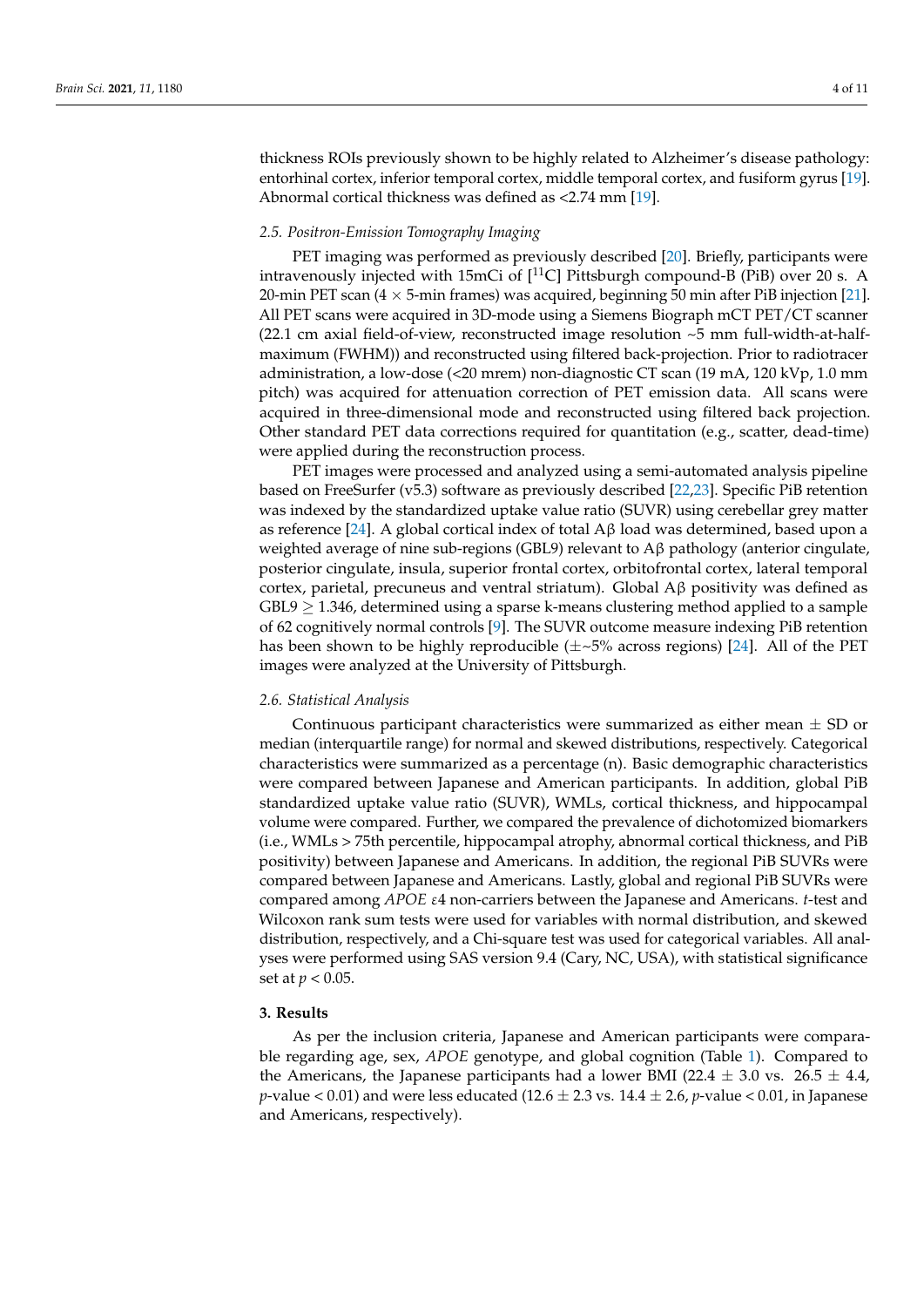|                                     | Japanese $(n = 95)$ | Americans ( $n = 95$ ) <sup>a</sup> | <i>p</i> -Value |
|-------------------------------------|---------------------|-------------------------------------|-----------------|
| Age in years, mean (SD)             | 81.7(3.1)           | 82.2 (3.8)                          | 0.30            |
| BMI, $\text{kg/m}^2$ , mean (SD)    | 22.4(3.0)           | 26.5(4.4)                           | < 0.01          |
| Men, $n$ $\left(\frac{9}{6}\right)$ | 48(50.5)            | 48(50.5)                            | 1.00            |
| Years of education, mean (SD)       | 12.6(2.3)           | 14.4(2.6)                           | < 0.01          |
| MMSE score, median $(IQR)^{b}$      | 29 (28, 29)         | 28 (27, 30)                         | 0.40            |
| $APOE$ , n $(\%)$                   |                     |                                     | 1.00            |
| $\epsilon$ 2/ $\epsilon$ 3          | 9(9.5)              | 9(9.5)                              |                 |
| $\epsilon$ 2/ $\epsilon$ 4          | 1(1.1)              | 1(1.1)                              |                 |
| $\epsilon$ 3/ $\epsilon$ 3          | 79 (83.2)           | 79 (83.2)                           |                 |
| $\epsilon$ 3/ $\epsilon$ 4          | 6(6.3)              | 6(6.3)                              |                 |

<span id="page-4-0"></span>**Table 1.** Characteristics of Japanese and American participants.

Abbreviations: *APOE*: *Apolipoprotein E* genotype; BMI: body mass index; IQR: interquartile range; MMSE: The Mini-Mental State Examination. Mean (SD) and *t*-test were used for age and years of education, which are normally distributed. Median (interquartile range) and Wilcoxon rank sum test were used for MMSE due to skewed distribution. <sup>a</sup> : Japanese and Americans were matched on age, sex, and *Apolipoprotein E allele* status. <sup>b</sup>: Skewed distribution. MMSE score for Japanese was calculated from MoCA score according to Roalf et al. [\[15\]](#page-9-1).

The comparison of pathological risk factors for dementia is shown in Table [2.](#page-4-1) Japanese had significantly larger WMLs than Americans (*p*-value < 0.01). There were no significant differences in global Aβ burden. The global PiB SUVR was 1.16 and 1.19 for Japanese and Americans, respectively ( $p$ -value = 0.42). There were no significant differences in cortical thickness (*p*-value = 0.11) or hippocampal volumes (*p*-value = 0.62) between Japanese and Americans.

<span id="page-4-1"></span>**Table 2.** Pathological risk factors for dementia for Japanese and Americans.

|                                                 | Japanese ( $n = 95$ ) | Americans ( $n = 95$ ) a | <i>v</i> -Value |
|-------------------------------------------------|-----------------------|--------------------------|-----------------|
| Continuous biomarker                            |                       |                          |                 |
| WMLs, median $( IQR)^b$                         | 0.011(0.006, 0.016)   | 0.005(0.002, 0.011)      | < 0.01          |
| Global PiB SUVR, median (IQR) b                 | 1.16(1.11, 1.41)      | 1.19(1.11, 1.64)         | 0.42            |
| Cortical thickness, mm, mean (SD)               | 2.84(0.15)            | 2.79(0.18)               | 0.11            |
| Hippocampal volume, mm <sup>3</sup> , mean (SD) | 6680.03 (813.28)      | 6586.31 (838.61)         | 0.62            |
| Dichotomized biomarker <sup>c</sup>             |                       |                          |                 |
| High WMLs, $n$ $\%$                             | 27(30.0)              | 12(17.1)                 | 0.06            |
| PiB positivity, n (%)                           | 28(29.5)              | 33 (34.7)                | 0.44            |
| Abnormal cortical thickness, n (%)              | 24(25.3)              | 23(30.3)                 | 0.47            |
| Hippocampal atrophy, $n$ (%)                    | 33 (34.7)             | 8(33.3)                  | 0.90            |

Abbreviations: PiB: Pittsburgh Compound B; IQR: interquartile range; WMLs: white matter lesions; SUVR: the standardized update value ratio. Mean (SD) and *t*-test were used for cortical thickness and hippocampal volume which are normally distributed. For WMLs, and global PiB SUVR, median (interquartile range) and Wilcoxon rank sum test were used due to skewed distribution. <sup>a</sup>: Japanese and Americans were matched on age, sex, and *Apolipoprotein E allele* status. Among Americans, there were 70, 76, and 24 participants with WMLs, cortical thickness, and hippocampal data, respectively. <sup>b</sup>: The distribution is skewed. <sup>c</sup>: PiB positivity was defined as a global SUVR ≥1.346. Abnormal WMLs were defined as >75th percentile of volumes normalized to the total brain volume [\[1\]](#page-8-0). Abnormal cortical thickness was defined as <2.74 mm [\[19\]](#page-9-5). Hippocampal atrophy was defined as either the right or left hippocampus <25th percentile [\[1\]](#page-8-0).

There were  $30.0\%$  ( $n = 27$ ) Japanese and  $17.1\%$  ( $n = 12$ ) Americans with high WMLs (*p*-value = 0.06). The prevalence of PiB positivity was 29.5% (*n* = 28) and 34.7% (*n* = 33) among Japanese and Americans, respectively (*p*-value = 0.44). The prevalence of abnormal cortical thickness (*p*-value = 0.47) and hippocampal atrophy (*p*-value = 0.90) was similar between Japanese and Americans.

The regional Aβ burden among Japanese and American participants is presented in Table [3.](#page-5-0) Compared to Americans, Japanese had a significantly lower  $A\beta$  burden in the anterior ventral striatum (median (interquartile range, IQR): Japanese = 1.09 (1.02, 1.30), Americans = 1.20 (1.10, 1.84), *p*-value < 0.01), posterior cingulate cortex (median (IQR): Japanese = 1.29 (1.20, 1.63), Americans = 1.35 (1.25, 1.79), *p*-value = 0.02), and precuneus (median (IQR): Japanese = 1.21 (1.14, 1.65), Americans = 1.32 (1.17, 1.91), *p*-value < 0.01). The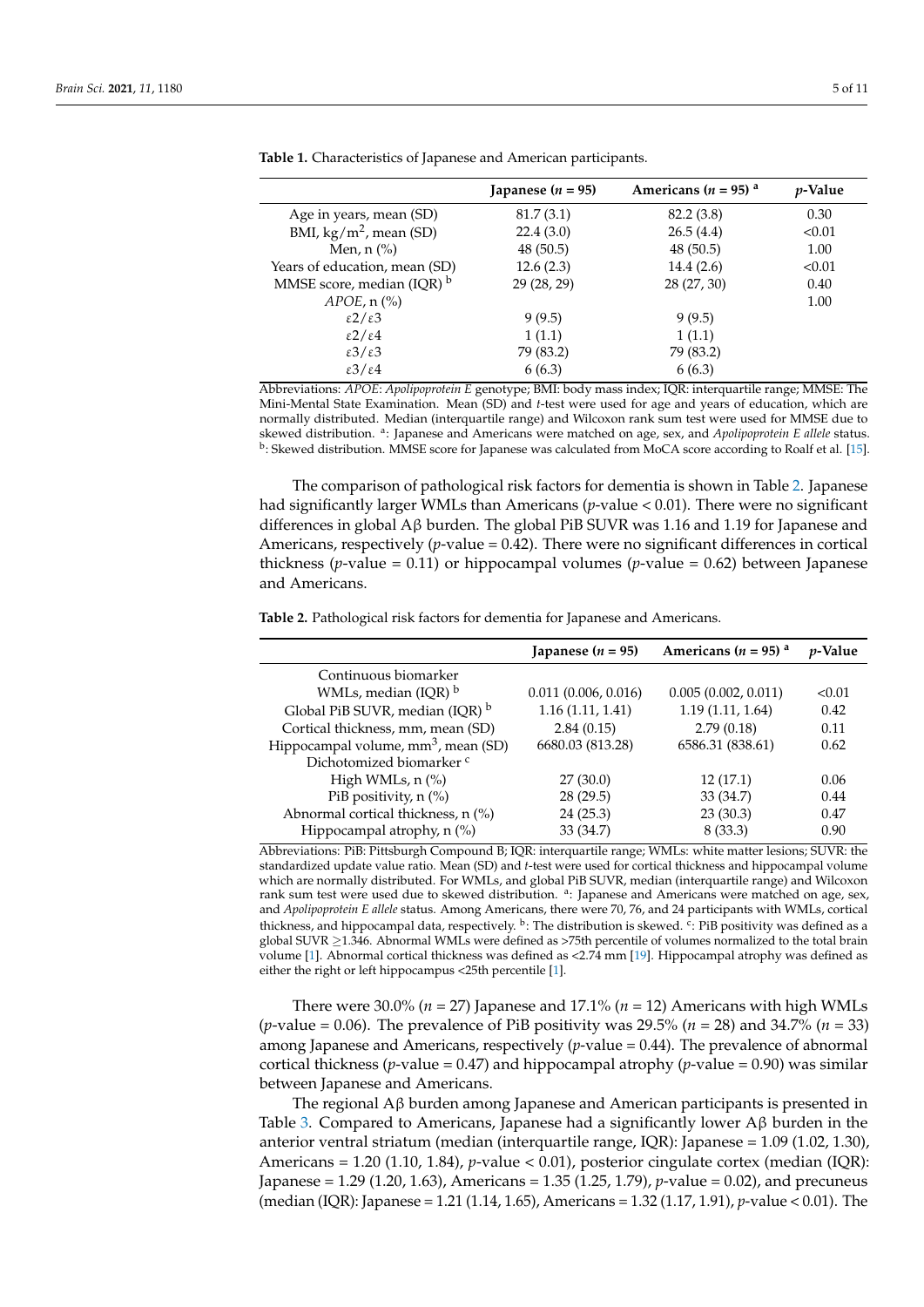Aβ burden in other brain regions was similar between Japanese and Americans. Further analysis of *APOE* ε4 non-carriers showed similar results (Table [4\)](#page-5-1).

<span id="page-5-0"></span>

|                                  | Japanese ( $n = 95$ ) | Americans ( $n = 95$ ) <sup>a</sup> | <i>p</i> -Value <sup>b</sup> |
|----------------------------------|-----------------------|-------------------------------------|------------------------------|
| Regional PiB SUVR, median (IQR)  |                       |                                     |                              |
| <b>Anterior Ventral Striatum</b> | 1.09(1.02, 1.30)      | 1.20(1.10, 1.84)                    | < 0.01                       |
| Posterior Cingulate              | 1.29(1.20, 1.63)      | 1.35(1.25, 1.79)                    | 0.02                         |
| Precuneus                        | 1.21(1.14, 1.65)      | 1.32(1.17, 1.91)                    | < 0.01                       |
| <b>Anterior Cingulate</b>        | 1.22(1.14, 1.50)      | 1.27(1.15, 1.85)                    | 0.07                         |
| Insula                           | 1.17(1.11, 1.34)      | 1.17(1.10, 1.58)                    | 0.83                         |
| Lateral Temporal                 | 1.15(1.09, 1.36)      | 1.16(1.07, 1.56)                    | 0.64                         |
| Orbitofrontal                    | 1.25(1.17, 1.52)      | 1.23(1.11, 1.72)                    | 0.21                         |
| Parietal                         | 1.14(1.09, 1.40)      | 1.21(1.08, 1.66)                    | 0.37                         |
| Superior Frontal                 | 1.14(1.08, 1.46)      | 1.18(1.09, 1.62)                    | 0.24                         |

Abbreviations: IQR: interquartile range; PiB: Pittsburgh Compound B; SUVR: the standardized update value ratio. <sup>a</sup>: Japanese and Americans are matched on age, sex, and *Apolipoprotein E allele* status. <sup>b</sup>: *p*-values are based on Wilcoxon rank sum test.

<span id="page-5-1"></span>**Table 4.** Comparison of global and regional Aβ burden between Japanese and American *APOE ε4* non-carriers.

|                                  | Japanese ( $n = 88$ ) | Americans ( $n = 88$ ) <sup>a</sup> | $p$ -Value $\overline{p}$ |
|----------------------------------|-----------------------|-------------------------------------|---------------------------|
| Global PiB SUVR                  | 1.16(1.11, 1.37)      | 1.19(1.10, 1.61)                    | 0.43                      |
| Regional PiB SUVR, median (IQR)  |                       |                                     |                           |
| <b>Anterior Ventral Striatum</b> | 1.08(1.01, 1.23)      | 1.19(1.10, 1.64)                    | < 0.01                    |
| Posterior Cingulate              | 1.28(1.20, 1.47)      | 1.34(1.24, 1.75)                    | 0.02                      |
| Precuneus                        | 1.19(1.13, 1.49)      | 1.28(1.17, 1.82)                    | < 0.01                    |
| <b>Anterior Cingulate</b>        | 1.22(1.14, 1.46)      | 1.27(1.15, 1.78)                    | 0.05                      |
| Insula                           | 1.16(1.11, 1.31)      | 1.17(1.10, 1.49)                    | 0.72                      |
| Lateral Temporal                 | 1.14(1.09, 1.29)      | 1.15(1.07, 1.52)                    | 0.72                      |
| Orbitofrontal                    | 1.24(1.17, 1.50)      | 1.21(1.11, 1.67)                    | 0.22                      |
| Parietal                         | 1.13(1.08, 1.34)      | 1.18(1.08, 1.63)                    | 0.41                      |
| Superior Frontal                 | 1.14(1.08, 1.41)      | 1.16(1.09, 1.58)                    | 0.21                      |

Abbreviations: *APOE*: *Apolipoprotein E* genotype; IQR: interquartile range; PiB: Pittsburgh Compound B; SUVR: the standardized update value ratio. <sup>a</sup> : Japanese and Americans are matched on age, sex, and *Apolipoprotein E allele* status. <sup>b</sup>: p-values are based on Wilcoxon rank sum test.

#### **4. Discussion**

The present study compared three important pathological risk factors for dementia among cognitively normal elderly in Japan and in the US, who were matched for age, sex, and *APOE* genotype. Japanese had larger WMLs than Americans. Japanese and Americans had similar global Aβ, cortical thickness and hippocampal volumes. Japanese had a significantly lower regional  $\Lambda\beta$  burden than Americans in the anterior ventral striatum, posterior cingulate cortex, and precuneus.

We have previously reported that WMLs, Aβ burden, and hippocampal volume were each independently associated with incidence of mild cognitive impairment and dementia [\[1](#page-8-0)[,2\]](#page-8-1). Those with more than one of the three risk factors had a significantly higher risk of mild cognitive impairment and dementia than those with one or none of these risk factors [\[1](#page-8-0)[,2\]](#page-8-1). We did not observe a significant association among WMLs, Aβ burden, and hippocampal volume in our study population, which was similar to results of previous studies [\[25–](#page-9-11)[27\]](#page-9-12). However, cortical thickness was negatively associated with  $\Lambda$ β burden and WMLs. These associations were similar to what has been previously reported [\[28](#page-9-13)[,29\]](#page-9-14). The present study found that two populations, with normal cognition and matched for age, sex, and *APOE* genotype, could have different risk factor profiles. Our results show that different cohorts could have different pathological risk profiles, for example, the Japanese population had higher WML pathological burden, but lower Aβ burden. These different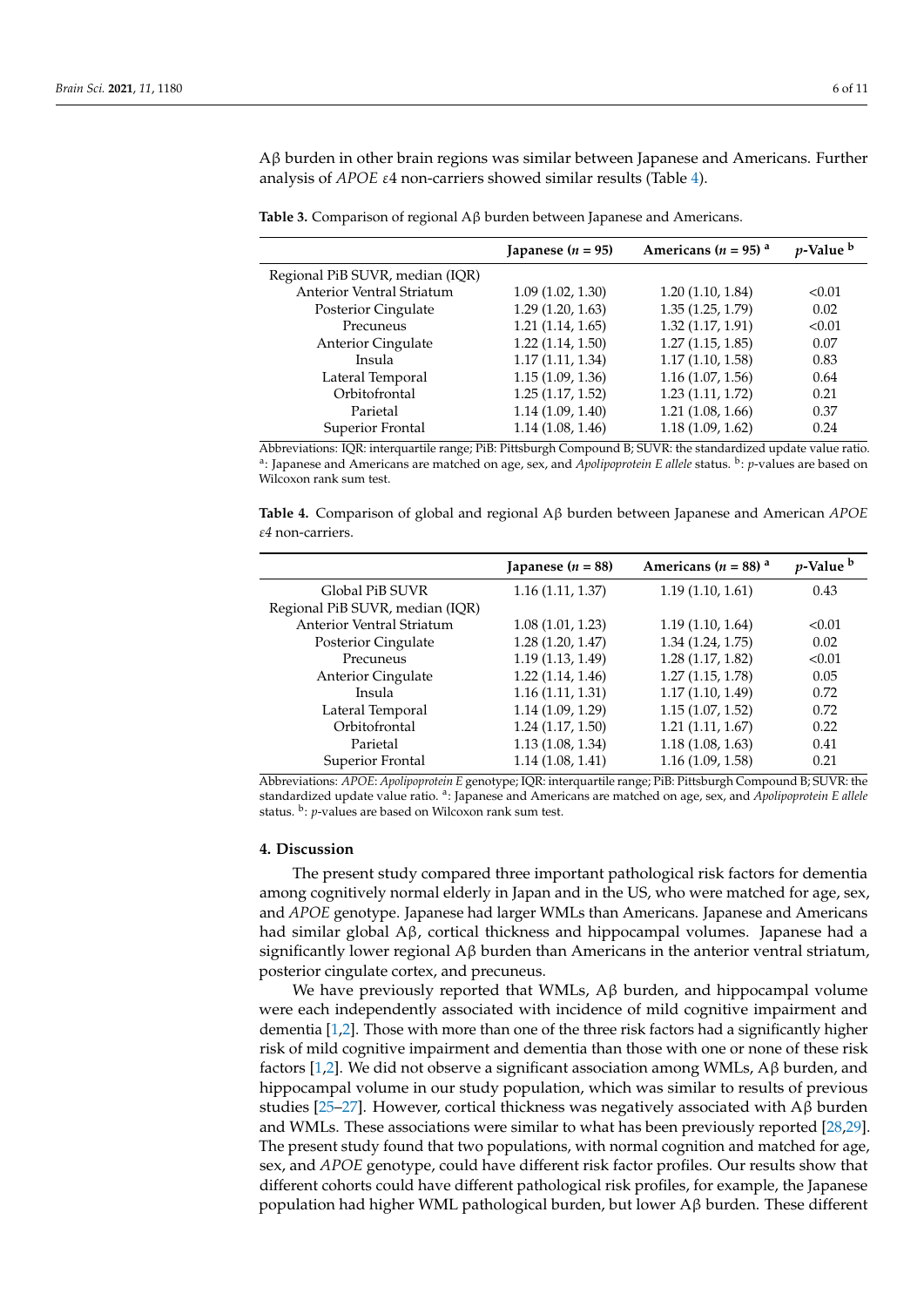profiles between Japanese and Americans directly demonstrate that WMLs and Aβ burden both contribute independently to cognitive function in the elderly. Further, this supports the concept of multiple underlying pathologies leading to the phenotypical manifestation of dementia.

This study showed that Japanese participants had larger WMLs than Americans. This finding is consistent with the fact that hypertension is more prevalent in Japan than in other developed countries, [\[4,](#page-8-3)[5\]](#page-8-4), which is largely due to the much higher dietary intake of salt in Japan [\[30\]](#page-9-15). Our finding is also consistent with observations that Japanese have higher stroke mortality and prevalence of silent brain infarcts than Americans [\[6,](#page-8-5)[7\]](#page-8-6). It is reported that Japanese have higher levels of atherosclerosis in the brain than Americans [\[31\]](#page-9-16), despite a substantially lower burden of coronary artery atherosclerosis [\[32,](#page-9-17)[33\]](#page-9-18).

The ADNI study reported a lower prevalence of  $A\beta$  positivity in elderly Japanese with normal cognition compared to their American counterparts (23% vs. 44%, *p*-value < 0.001), despite Japanese supposedly being at higher risk of increased Aβ accumulation due to hypertension impairing Aβ clearance [\[8](#page-8-7)[,34\]](#page-9-19). Even though the Japanese J-ADNI participants were 5 years younger than the American ADNI participants (age: 67.9 vs. 73.1, respectively; *p*-value < 0.001), the estimated difference in A $\beta$  positivity prevalence is 7.1% between cognitively normal individuals aged 75 and 70 [\[11\]](#page-8-10), which is much smaller than the observed difference of 21%. The present study also found a lower regional Aβ burden in Japanese elderly adults with normal cognition compared to their American counterparts.

This study is the first to compare the regional  $A\beta$  deposition between Japanese and Americans. In the two cohorts, which were matched for age, sex, and *APOE* genotype, the present study showed that Japanese, despite a similar global Aβ burden, had lower regional Aβ burdens than Americans in the anterior ventral striatum, posterior cingulate cortex, and precuneus. As we previously reported, regional measures are more sensitive than global measures [\[9\]](#page-8-8). The posterior cingulate cortex and precuneus are important regions of the default mode network [\[35\]](#page-9-20) and are brain areas of early Aβ deposition [35]. Early striatal  $Aβ$ deposition has been associated with overproduction of Aβ [\[36\]](#page-10-0). Given the high vascular disease burden, Japanese are likely to have a higher risk of impaired  $Aβ$  clearance [\[37\]](#page-10-1). Therefore, lower regional Aβ burden in the anterior ventral striatum, posterior cingulate cortex, and precuneus might reflect lower  $\mathbf{A}\beta$  production in Japanese participants.

The Japanese have the highest life expectancy among all developed countries [\[38\]](#page-10-2) and a unique lifestyle, especially in terms of diet, with a high intake of marine omega-3 fatty acids [\[39\]](#page-10-3), soy isoflavones [\[40\]](#page-10-4) and salt [\[30\]](#page-9-15). Marine omega-3 fatty acids and soy isoflavones are nutrients which may be considered to be beneficial to brain health. A crosssectional study reported that serum levels of docosahexaenoic acid (DHA), a major omega-3 fatty acid, were significantly inversely associated with  $\mathbf{A}\beta$  deposition [\[41\]](#page-10-5). The inverse association between DHA and Aβ may be attributed to the fact that DHA suppresses  $Aβ$ production [\[42\]](#page-10-6) and promotes Aβ clearance [\[43\]](#page-10-7). Regarding soy isoflavones, we and others reported that supplementation of soy isoflavones improved cognitive function, especially in the memory domains, based on evidence from the systematic review and meta-analysis of randomized controlled trials (RCTs) [\[44](#page-10-8)[,45\]](#page-10-9). In addition, our systematic review and meta-analysis of RCTs found that supplementation of soy isoflavones reduced arterial stiffness [\[46\]](#page-10-10). It is noted that we have previously reported significant positive associations of arterial stiffness with  $\text{A} \beta$  deposition, disease progression [\[37,](#page-10-1)[47\]](#page-10-11) and dementia risk [\[48\]](#page-10-12). High salt intake was associated with an increased risk of hypertension and stroke [\[49\]](#page-10-13). Since the Japanese have a higher prevalence of hypertension and stroke, but similar prevalence of dementia, compared to Americans, Japanese would have lower prevalence of dementia than Americans if their salt intake was similar to that of Americans. Although the difference might be attributed to genetic differences between Japanese and Americans, the Japanese and American cohorts were matched according to *APOE* genotype, which is the major genetic determinant of dementia [\[50\]](#page-10-14). Accordingly, high intake of marine omega-3 fatty acids and soy isoflavones might be associated with a reduced risk of  $A\beta$  deposition and dementia.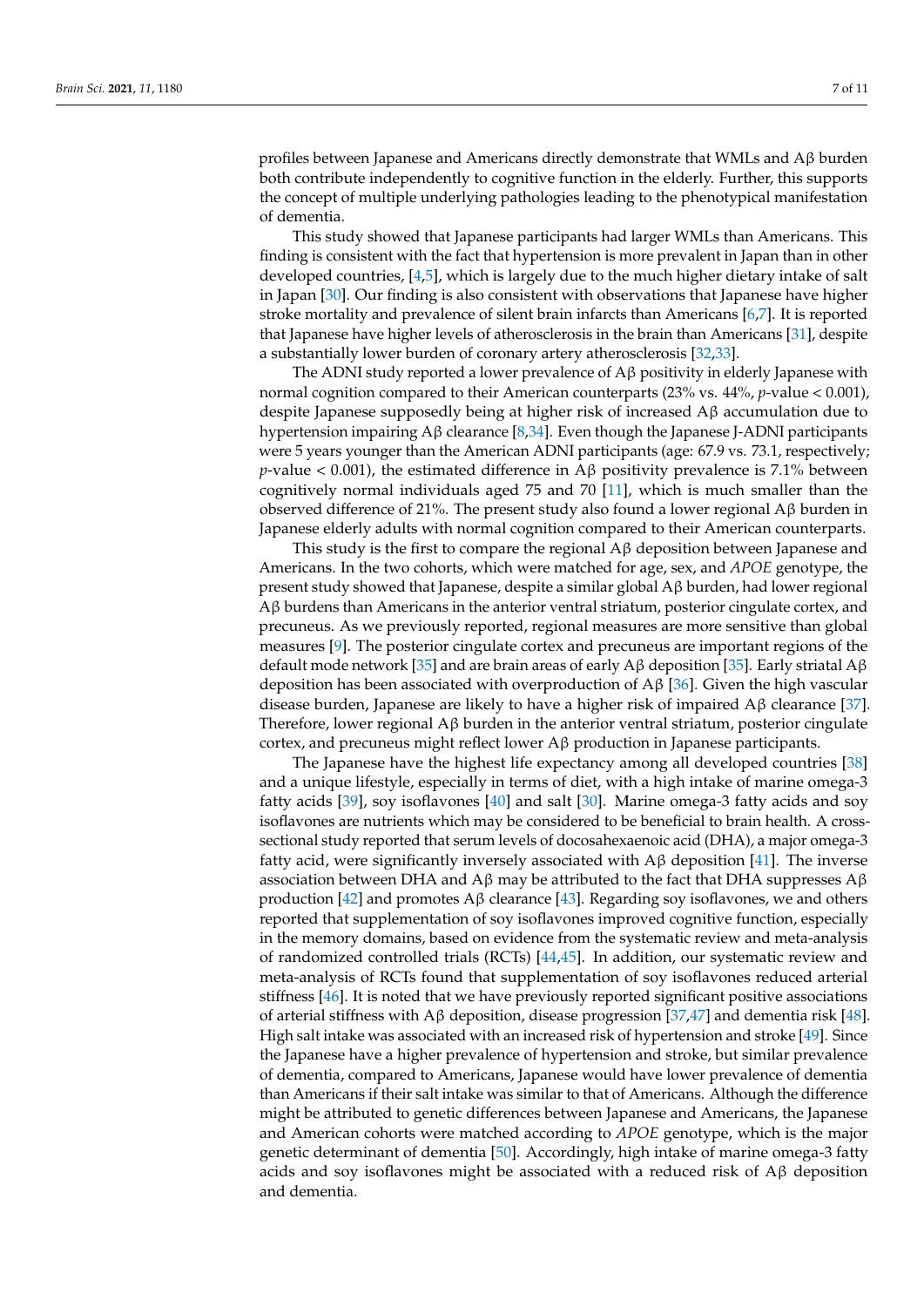The strengths of the study include the fact that we compared multiple important pathological risk factors for dementia in two different populations. The matching approach reduced the influence of confounders. In addition, the PET images and MRI scans of Japanese and American participants were read and analyzed at the same center. This study was not without limitations. Cognitively normal participants were identified retrospectively in the US cohort, although protocols to define normal cognition were comparable in both cohorts. Compared to Americans, Japanese participants were less educated and had a lower BMI. It is unclear if education and BMI have a direct impact over the pathological risk factors assessed here. Although the Japanese had lower levels of regional  $A\beta$  deposition, it remains unknown whether regional Aβ deposition would eventually progress to global Aβ positivity [\[51\]](#page-10-15). In addition, we have missing MRI data, especially for the American participants. Further, Japanese participants were from a population-based cohort, whereas American participants were recruited from clinical trials conducted by an academic institution. Given that participants of clinical trial-based studies are generally healthier than those of population-based studies [\[52,](#page-10-16)[53\]](#page-10-17), the difference in  $\text{A}β$  burden between Japanese and Americans might be greater than the observed difference in the present study. Finally, the cross-sectional nature of the study does not allow the relative prognostic accuracy of these pathological risk factors to be established.

#### **5. Conclusions**

The present study showed that, compared to Americans, Japanese elderly with normal cognition had larger WMLs, lower regional brain Aβ deposition, and similar levels of cortical thickness and hippocampal volume. Through observing different profiles of pathological risk factors between Japanese and American elderly with comparable cognitive function, this study demonstrated the importance of multiple factors: brain vascular disease burden, Aβ burden, and neurodegeneration, each of which likely independently and/or synergistically contributes to the risk of progressing to dementia. The potential difference in Aβ burden between Japanese and Americans warrants further investigation. A comparison of tau pathology between Japanese and Americans should be considered in future research. A follow-up study of this cohort assessing imaging and cognitive changes would provide valuable information on the progression of these biomarkers and whether the incidence of mild cognitive impairment and dementia is different between Japanese and Americans.

**Author Contributions:** Study concept and design: A.S., Y.M., M.I. and L.H.K.; data acquisition, analysis, and interpretation: C.C., A.H., B.J.L., M.I., H.J.A., M.W., Y.C., C.K., Z.Y., C.A.M., Y.K., T.F., W.E.K., O.L.L., W.E.K., Y.M. and A.S.; drafting the manuscript: C.C.; critical revision of the manuscript for important intellectual content: C.C., A.H., B.J.L., M.I., A.H., M.W., Y.C., C.K., Z.Y., C.A.M., Y.K., T.F., V.L.V., W.E.K., O.L.L., L.H.K., Y.M. and A.S. All authors have read and agreed to the published version of the manuscript.

**Funding:** This study was supported by the National Institutes of Health/National Institute on Aging grant (RF1 AG051615).

**Institutional Review Board Statement:** This study was approved by the Institutional Review Boards of the University of Pittsburgh and the National Cerebral and Cardiovascular Center (NCVC) in Japan. The ethical approval code is PittPRO Study19030316. Informed consent was obtained from all participants in the study.

**Informed Consent Statement:** Informed consent was obtained from all of the participants in this study.

**Data Availability Statement:** The datasets used and/or analyzed during the current study are available from the corresponding author on reasonable request.

**Acknowledgments:** We thank Kaori Shinmyouzu (Department of Pharmacy, National Cerebral and Cardiovascular Center) for genotyping apolipoprotein E.

**Conflicts of Interest:** The authors declare that they have no competing interests.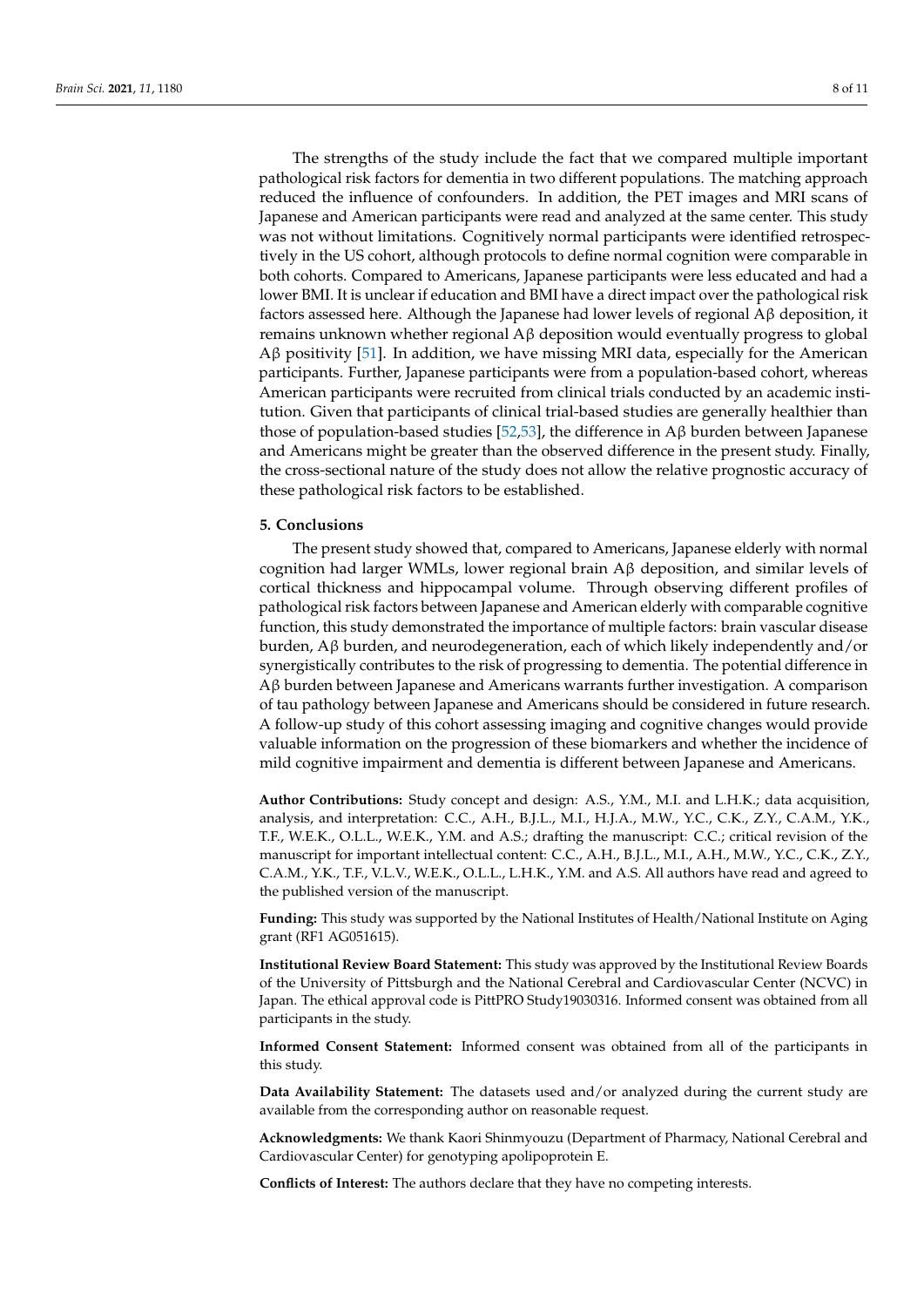### **Abbreviations**

| Aβ          | amyloid beta                                            |
|-------------|---------------------------------------------------------|
| ADAS-Cog    | Alzheimer's Disease Assessment Scale-Cognitive subscale |
| <b>ADNI</b> | Alzheimer's Disease Neuroimaging Initiative             |
| APOE        | Apolipoprotein E                                        |
| BMI         | Body mass index                                         |
| DHA         | docosahexaenoic acid                                    |
| <b>FWHM</b> | full-width-at-half-maximum                              |
| IQR         | interquartile range                                     |
| MMSE        | Mini-Mental State Examination                           |
| MoCA        | <b>Montreal Cognitive Assessment</b>                    |
| MRI         | Magnetic resonance imaging                              |
| <b>NCVC</b> | National Cerebral and Cardiovascular Center             |
| PET         | Positron emission tomography                            |
| PiB         | Pittsburgh Compound B                                   |
| <b>RCTs</b> | randomized controlled trials                            |
| SD.         | standard deviation                                      |
| <b>SUVR</b> | standardized uptake value ratio                         |
| WAIS-III    | Wechsler Adult Intelligence Scale-III                   |
| <b>WMLs</b> | white matter lesions                                    |
|             |                                                         |

#### **References**

- <span id="page-8-0"></span>1. Lopez, O.L.; Becker, J.T.; Chang, Y.; Klunk, W.E.; Mathis, C.; Price, J.; Aizenstein, H.J.; Snitz, B.; Cohen, A.D.; DeKosky, S.T.; et al. Amyloid deposition and brain structure as long-term predictors of MCI, dementia, and mortality. *Neurology* **2018**, *90*, e1920–e1928. [\[CrossRef\]](http://doi.org/10.1212/WNL.0000000000005549)
- <span id="page-8-1"></span>2. Lopez, O.L.; Klunk, W.E.; Mathis, C.; Coleman, R.L.; Price, J.; Becker, J.T.; Aizenstein, H.J.; Snitz, B.; Cohen, A.; Ikonomovic, M.; et al. Amyloid, neurodegeneration, and small vessel disease as predictors of dementia in the oldest-old. *Neurology* **2014**, *83*, 1804–1811. [\[CrossRef\]](http://doi.org/10.1212/WNL.0000000000000977)
- <span id="page-8-2"></span>3. Dodge, H.H.; Buracchio, T.J.; Fisher, G.G.; Kiyohara, Y.; Meguro, K.; Tanizaki, Y.; Kaye, J.A. Trends in the Prevalence of Dementia in Japan. *Int. J. Alzheimers Dis.* **2012**, *2012*, 1–11. [\[CrossRef\]](http://doi.org/10.1155/2012/956354)
- <span id="page-8-3"></span>4. Forouzanfar, M.H.; Liu, P.; Roth, G.A.; Ng, M.; Biryukov, S.; Marczak, L.; Alexander, L.; Estep, K.; Abate, K.H.; Akinyemiju, T.F.; et al. Global Burden of Hypertension and Systolic Blood Pressure of at Least 110 to 115 mm Hg, 1990–2015. *JAMA* **2017**, *317*, 165–182. [\[CrossRef\]](http://doi.org/10.1001/jama.2016.19043)
- <span id="page-8-4"></span>5. Danaei, G.; Finucane, M.M.; Lin, J.K.; Singh, G.M.; Paciorek, C.J.; Cowan, M.J.; Farzadfar, F.; Stevens, G.A.; Lim, S.S.; Riley, L.M.; et al. National, regional, and global trends in systolic blood pressure since 1980: Systematic analysis of health examination surveys and epidemiological studies with 786 country-years and 5·4 million participants. *Lancet* **2011**, *377*, 568–577. [\[CrossRef\]](http://doi.org/10.1016/S0140-6736(10)62036-3)
- <span id="page-8-5"></span>6. Benjamin, E.J.; Virani, S.S.; Callaway, C.W.; Chamberlain, A.M.; Chang, A.R.; Cheng, S.; Chiuve, S.E.; Cushman, M.; Delling, F.N.; Deo, R.; et al. Heart Disease and Stroke Statistics—2018 Update: A Report From the American Heart Association. *Circulation* **2018**, *137*, e67–e492. [\[CrossRef\]](http://doi.org/10.1161/CIR.0000000000000558)
- <span id="page-8-6"></span>7. Vermeer, S.E.; Longstreth, W.T., Jr.; Koudstaal, P.J. Silent brain infarcts: A systematic review. *Lancet Neurol.* **2007**, *6*, 611–619. [\[CrossRef\]](http://doi.org/10.1016/S1474-4422(07)70170-9)
- <span id="page-8-7"></span>8. Iwatsubo, T.; Iwata, A.; Suzuki, K.; Ihara, R.; Arai, H.; Ishii, K.; Senda, M.; Ito, K.; Ikeuchi, T.; Kuwano, R.; et al. Japanese and North American Alzheimer's Disease Neuroimaging Initiative studies: Harmonization for international trials. *Alzheimer's Dement. J. Alzheimers Assoc.* **2018**, *14*, 1077–1087. [\[CrossRef\]](http://doi.org/10.1016/j.jalz.2018.03.009) [\[PubMed\]](http://www.ncbi.nlm.nih.gov/pubmed/29753531)
- <span id="page-8-8"></span>9. Cohen, A.D.; Mowrey, W.; Weissfeld, L.A.; Aizenstein, H.; McDade, E.; Mountz, J.M.; Nebes, R.D.; Saxton, J.A.; Snitz, B.; DeKosky, S.; et al. Classification of amyloid-positivity in controls: Comparison of visual read and quantitative approaches. *NeuroImage* **2013**, *71*, 207–215. [\[CrossRef\]](http://doi.org/10.1016/j.neuroimage.2013.01.015) [\[PubMed\]](http://www.ncbi.nlm.nih.gov/pubmed/23353602)
- <span id="page-8-9"></span>10. Kokubo, Y.; Okamura, T.; Yoshimasa, Y.; Miyamoto, Y.; Kawanishi, K.; Kotani, Y.; Okayama, A.; Tomoike, H. Impact of Metabolic Syndrome Components on the Incidence of Cardiovascular Disease in a General Urban Japanese Population: The Suita Study. *Hypertens. Res. Off. J. Jpn. Soc. Hypertens.* **2008**, *31*, 2027–2035. [\[CrossRef\]](http://doi.org/10.1291/hypres.31.2027)
- <span id="page-8-10"></span>11. Jansen, W.J.; Ossenkoppele, R.; Knol, D.L.; Tijms, B.M.; Scheltens, P.; Verhey, F.R.; Visser, P.J.; Aalten, P.; Aarsland, D.; Alcolea, D.; et al. Prevalence of cerebral amyloid pathology in persons without dementia: A meta-analysis. *JAMA* **2015**, *313*, 1924–1938. [\[CrossRef\]](http://doi.org/10.1001/jama.2015.4668) [\[PubMed\]](http://www.ncbi.nlm.nih.gov/pubmed/25988462)
- <span id="page-8-11"></span>12. DeKosky, S.T.; Fitzpatrick, A.; Ives, D.G.; Saxton, J.; Williamson, J.; Lopez, O.L.; Burke, G.; Fried, L.; Kuller, L.H.; Robbins, J.; et al. The Ginkgo Evaluation of Memory (GEM) study: Design and baseline data of a randomized trial of Ginkgo biloba extract in prevention of dementia. *Contemp. Clin. Trials* **2006**, *27*, 238–253. [\[CrossRef\]](http://doi.org/10.1016/j.cct.2006.02.007)
- 13. Dodge, H.H.; Kita, Y.; Takechi, H.; Hayakawa, T.; Ganguli, M.; Ueshima, H. Healthy Cognitive Aging and Leisure Activities among the Oldest Old in Japan: Takashima Study. *J. Gerontol. Ser. A Boil. Sci. Med. Sci.* **2008**, *63*, 1193–1200. [\[CrossRef\]](http://doi.org/10.1093/gerona/63.11.1193) [\[PubMed\]](http://www.ncbi.nlm.nih.gov/pubmed/19038834)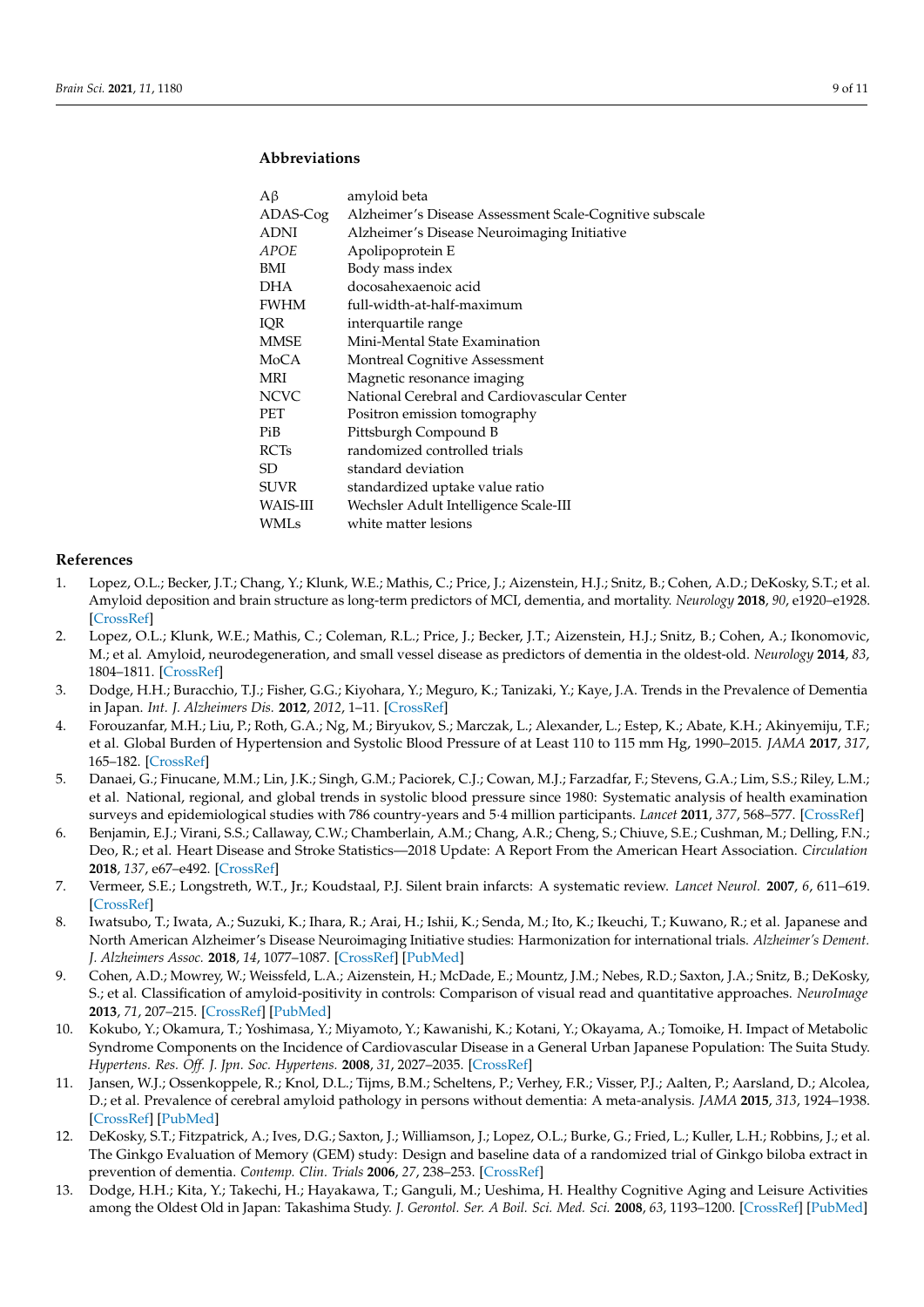- <span id="page-9-0"></span>14. Lopez, O.L.; Jagust, W.J.; DeKosky, S.T.; Becker, J.T.; Fitzpatrick, A.; Dulberg, C.; Breitner, J.; Lyketsos, C.; Jones, B.; Kawas, C.; et al. Prevalence and classification of mild cognitive impairment in the Cardiovascular Health Study Cognition Study: Part 1. *Arch. Neurol.* **2003**, *60*, 1385–1389. [\[CrossRef\]](http://doi.org/10.1001/archneur.60.10.1385) [\[PubMed\]](http://www.ncbi.nlm.nih.gov/pubmed/14568808)
- <span id="page-9-1"></span>15. Roalf, D.R.; Moberg, P.J.; Xie, S.X.; Wolk, D.A.; Moelter, S.T.; Arnold, S.E. Comparative accuracies of two common screening instruments for classification of Alzheimer's disease, mild cognitive impairment, and healthy aging. *Alzheimers Dement. J. Alzheimers Assoc.* **2013**, *9*, 529–537. [\[CrossRef\]](http://doi.org/10.1016/j.jalz.2012.10.001)
- <span id="page-9-2"></span>16. Ohno, Y.; Kitahara, H.; Fujii, K.; Kohno, Y.; Ariyoshi, N.; Nishi, T.; Fujimoto, Y.; Kobayashi, Y. High residual platelet reactivity after switching from clopidogrel to low-dose prasugrel in Japanese patients with end-stage renal disease on hemodialysis. *J. Cardiol.* **2018**, *73*, 51–57. [\[CrossRef\]](http://doi.org/10.1016/j.jjcc.2018.07.001)
- <span id="page-9-3"></span>17. Wu, M.; Rosano, C.; Butters, M.; Whyte, E.; Nable, M.; Crooks, R.; Meltzer, C.C.; Reynolds, C.F., 3rd; Aizenstein, H.J. A fully automated method for quantifying and localizing white matter hyperintensities on MR images. *Psychiatry Res.* **2006**, *148*, 133–142. [\[CrossRef\]](http://doi.org/10.1016/j.pscychresns.2006.09.003)
- <span id="page-9-4"></span>18. Tustison, N.J.; Cook, P.A.; Klein, A.; Song, G.; Das, S.R.; Duda, J.T.; Kandel, B.M.; van Strien, N.; Stone, J.R.; Gee, J.C.; et al. Large-scale evaluation of ANTs and FreeSurfer cortical thickness measurements. *NeuroImage* **2014**, *99*, 166–179. [\[CrossRef\]](http://doi.org/10.1016/j.neuroimage.2014.05.044)
- <span id="page-9-5"></span>19. Jack, C.R.; Wiste, H.J.; Weigand, S.D.; Knopman, D.S.; Mielke, M.M.; Vemuri, P.; Lowe, V.; Senjem, M.L.; Gunter, J.L.; Reyes, D.; et al. Different definitions of neurodegeneration produce similar amyloid/neurodegeneration biomarker group findings. *Brain J. Neurol.* **2015**, *138 Pt 12*, 3747–3759. [\[CrossRef\]](http://doi.org/10.1093/brain/awv283)
- <span id="page-9-6"></span>20. Mathis, C.A.; Kuller, L.H.; Klunk, W.E.; Snitz, B.E.; Price, J.C.; Weissfeld, L.A.; Rosario, B.L.; Bs, B.J.L.; Saxton, J.A.; Aizenstein, H.J.; et al. In vivo assessment of amyloid-β deposition in nondemented very elderly subjects. *Ann. Neurol.* **2013**, *73*, 751–761. [\[CrossRef\]](http://doi.org/10.1002/ana.23797)
- <span id="page-9-7"></span>21. McNamee, R.L.; Yee, S.-H.; Price, J.C.; Klunk, W.E.; Rosario, B.; Weissfeld, L.; Ziolko, S.; Berginc, M.; Lopresti, B.; DeKosky, S.; et al. Consideration of Optimal Time Window for Pittsburgh Compound B PET Summed Uptake Measurements. *J. Nuclear Med. Off. Publ. Soc. Nucl. Med.* **2009**, *50*, 348–355. [\[CrossRef\]](http://doi.org/10.2967/jnumed.108.057612) [\[PubMed\]](http://www.ncbi.nlm.nih.gov/pubmed/19223409)
- <span id="page-9-8"></span>22. Fischl, B.; Salat, D.H.; Busa, E.; Albert, M.; Dieterich, M.; Haselgrove, C.; van der Kouwe, A.; Killiany, R.; Kennedy, D.; Klaveness, S.; et al. Whole Brain Segmentation: Automated Labeling of Neuroanatomical Structures in the Human Brain. *Neuron* **2002**, *33*, 341–355. [\[CrossRef\]](http://doi.org/10.1016/S0896-6273(02)00569-X)
- <span id="page-9-9"></span>23. Snitz, B.E.; Tudorascu, D.L.; Yu, Z.; Campbell, E.; Lopresti, B.J.; Laymon, C.M.; Minhas, D.S.; Nadkarni, N.K.; Aizenstein, H.J.; Klunk, W.E.; et al. Associations between NIH Toolbox Cognition Battery and in vivo brain amyloid and tau pathology in non-demented older adults. *Alzheimer's Dement. Diagn. Assess. Dis. Monit.* **2020**, *12*, e12018. [\[CrossRef\]](http://doi.org/10.1002/dad2.12018)
- <span id="page-9-10"></span>24. Lopresti, B.J.; Klunk, W.E.; Mathis, C.A.; Hoge, J.A.; Ziolko, S.K.; Lu, X.; Meltzer, C.C.; Schimmel, K.; Tsopelas, N.D.; DeKosky, S.T.; et al. Simplified quantification of Pittsburgh Compound B amyloid imaging PET studies: A comparative analysis. *J. Nuclear Med. Off. Publ. Soc. Nucl. Med.* **2005**, *46*, 1959–1972.
- <span id="page-9-11"></span>25. Trzepacz, P.T.; Hochstetler, H.; Yu, P.; Castelluccio, P.; Witte, M.M.; Dell'Agnello, G.; Degenhardt, E.K.; Initiative, F.T.A.D.N. Relationship of Hippocampal Volume to Amyloid Burden across Diagnostic Stages of Alzheimer's Disease. *Dement. Geriatr. Cogn. Disord.* **2015**, *41*, 68–79. [\[CrossRef\]](http://doi.org/10.1159/000441351) [\[PubMed\]](http://www.ncbi.nlm.nih.gov/pubmed/26625159)
- 26. Roseborough, A.; Ramirez, J.; Black, S.E.; Edwards, J.D. Associations between amyloid β and white matter hyperintensities: A systematic review. *Alzheimers Dement. J. Alzheimers Assoc.* **2017**, *13*, 1154–1167. [\[CrossRef\]](http://doi.org/10.1016/j.jalz.2017.01.026)
- <span id="page-9-12"></span>27. Legdeur, N.; Visser, P.J.; Woodworth, D.C.; Muller, M.; Fletcher, E.; Maillard, P.; Scheltens, P.; DeCarli, C.; Kawas, C.H.; Corrada, M. White Matter Hyperintensities and Hippocampal Atrophy in Relation to Cognition: The 90+ Study. *J. Am. Geriatr. Soc.* **2019**, *67*, 1827–1834. [\[CrossRef\]](http://doi.org/10.1111/jgs.15990)
- <span id="page-9-13"></span>28. Dickie, D.A.; Gardner, K.; Wagener, A.; Wyss, A.; Arba, F.; Wardlaw, J.M.; Dawson, J.; Collaborators, V.-P. Cortical thickness, white matter hyperintensities, and cognition after stroke. *Int. J. Stroke Off. J. Int. Stroke Soc.* **2020**, *15*, 46–54. [\[CrossRef\]](http://doi.org/10.1177/1747493019851291)
- <span id="page-9-14"></span>29. Becker, J.A.; Hedden, T.; Ba, J.C.; Bs, J.M.; Rentz, D.M.; Putcha, D.; Fischl, B.; Greve, D.N.; Marshall, G.A.; Salloway, S.; et al. Amyloid-β associated cortical thinning in clinically normal elderly. *Ann. Neurol.* **2010**, *69*, 1032–1042. [\[CrossRef\]](http://doi.org/10.1002/ana.22333)
- <span id="page-9-15"></span>30. Gabriel, A.S.; Ninomiya, K.; Uneyama, H. The Role of the Japanese Traditional Diet in Healthy and Sustainable Dietary Patterns around the World. *Nutrients* **2018**, *10*, 173. [\[CrossRef\]](http://doi.org/10.3390/nu10020173)
- <span id="page-9-16"></span>31. Resch, J.A.; Okabe, N.; Kimoto, K. Stroke: U.S. and Japan. Cerebral atherosclerosis. *Geriatrics* **1969**, *24*, 111–123.
- <span id="page-9-17"></span>32. Sekikawa, A.; Ueshima, H.; Kadowaki, T.; El-Saed, A.; Okamura, T.; Takamiya, T.; Kashiwagi, A.; Edmundowicz, D.; Murata, K.; Sutton-Tyrrell, K.; et al. Less Subclinical Atherosclerosis in Japanese Men in Japan than in White Men in the United States in the Post-World War II Birth Cohort. *Am. J. Epidemiol.* **2007**, *165*, 617–624. [\[CrossRef\]](http://doi.org/10.1093/aje/kwk053)
- <span id="page-9-18"></span>33. Sekikawa, A.; Miyamoto, Y.; Miura, K.; Nishimura, K.; Willcox, B.J.; Masaki, K.H.; Rodriguez, B.; Tracy, R.P.; Okamura, T.; Kuller, L.H. Continuous decline in mortality from coronary heart disease in Japan despite a continuous and marked rise in total cholesterol: Japanese experience after the Seven Countries Study. *Int. J. Epidemiol.* **2015**, *44*, 1614–1624. [\[CrossRef\]](http://doi.org/10.1093/ije/dyv143)
- <span id="page-9-19"></span>34. Langbaum, J.B.; Chen, K.; Launer, L.J.; Fleisher, A.S.; Lee, W.; Liu, X.; Protas, H.D.; Reeder, S.A.; Bandy, D.; Yu, M.; et al. Blood pressure is associated with higher brain amyloid burden and lower glucose metabolism in healthy late middle-age persons. *Neurobiol. Aging* **2012**, *33*, 827.e11–827.e19. [\[CrossRef\]](http://doi.org/10.1016/j.neurobiolaging.2011.06.020)
- <span id="page-9-20"></span>35. Palmqvist, S.; Scholl, M.; Strandberg, O.; Mattsson, N.; Stomrud, E.; Zetterberg, H.; Blennow, K.; Landau, S.; Jagust, W.; Hansson, O. Earliest accumulation of beta-amyloid occurs within the default-mode network and concurrently affects brain connectivity. *Nat. Commun.* **2017**, *8*, 1214. [\[CrossRef\]](http://doi.org/10.1038/s41467-017-01150-x)